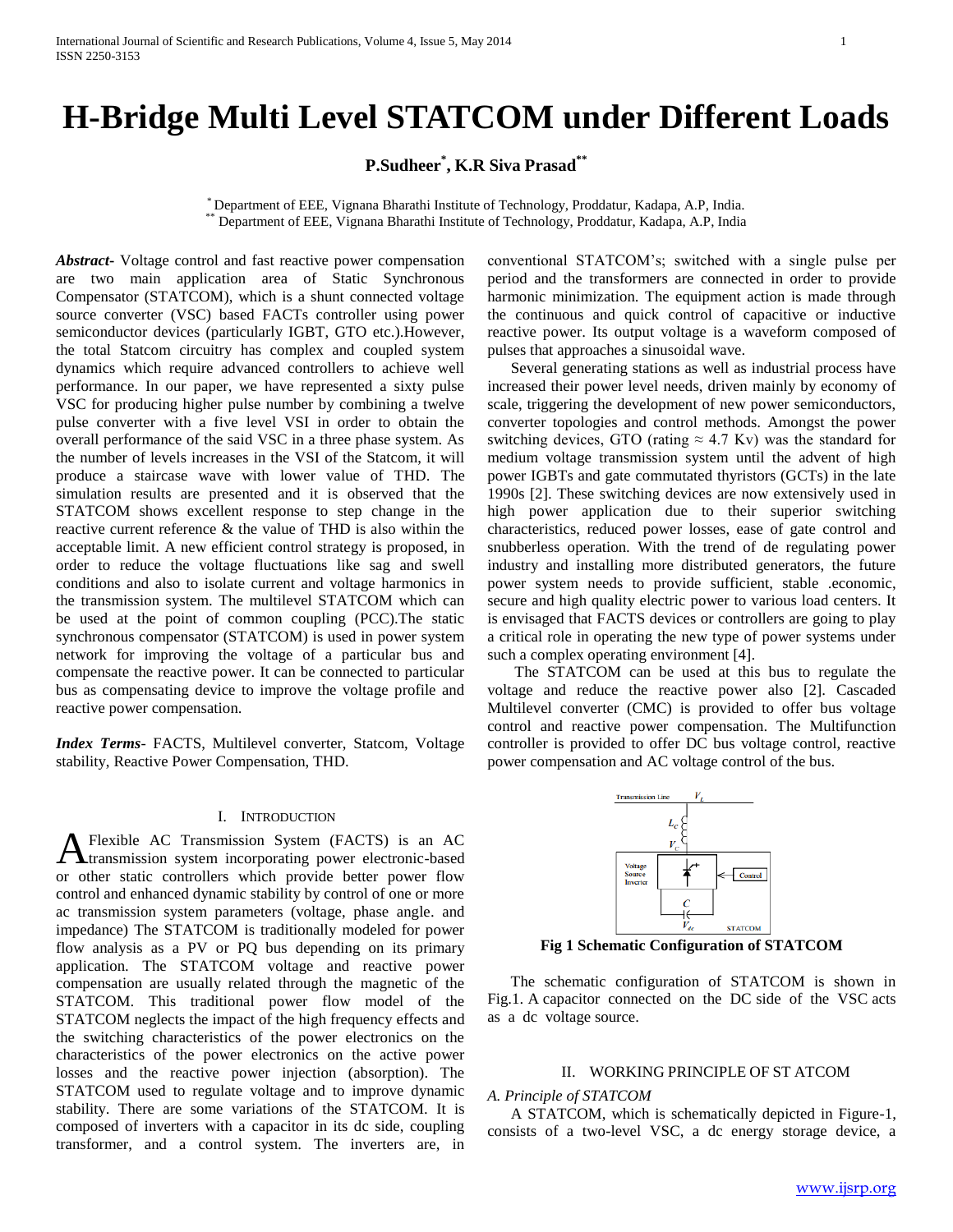coupling transformer connected in shunt to the DS. The VSC converts the dc voltage across the storage device into a set of three-phase ac output voltages. These voltages are in phase and coupled with the ac system through the reactance of the coupling transformer. Suitable adjustment of the phase and magnitude of the STATCOM output voltages allows effective control of active and reactive power exchanges between the STATCOM and the ac system. Such configuration allows the device to absorb or generate controllable active and reactive power.



**Fig.2. Schematic Diagram of a STATCOM**

 Here, such device is employed to provide continuous voltage regulation using an indirectly controlled converter. As shown in Figure-2 the shunt injected current Ish corrects the voltage sag by adjusting the voltage drop across the system impedance Zth. The value of Ish can be controlled by adjusting the output voltage of the converter. The shunt injected current Ish can be written as,

$$
I_{sh} = I_L - I_S = I_L - (Vth - V_L) / Z_{th}
$$
\n<sup>(1)</sup>

 STATCOM is a primary shunt device of the FACTS family, which uses power electronics to control power flow and improve transient stability on power grids. The STATCOM regulates voltage at its terminals by controlling the amount of reactive power injected into or absorbed from the power system. For purely reactive power flow the three phase voltages of the STATCOM must be maintained in phase with the system voltages. The variation of reactive power is performed by means of a VSC connected through a coupling transformer. The VSC uses forced commutated power electronics devices (GTO's or IGBT's) to synthesize the voltage from a dc voltage source. It can be seen that if  $V_2$ > V<sub>1</sub> then the reactive current I<sub>q</sub> flows from the converter to the ac system through the coupling transformer by injecting reactive power to the ac system. On the other hand, if  $V_2 < V_1$  then current  $I_q$  flows from ac system to the converter by absorbing reactive power from the system. Finally, if  $V_2= V_1$  then there is no exchange of reactive power. The amount of reactive power exchange is given by

$$
Q=\frac{V_1(V_1-V_2)}{X_s}
$$

Where,

- V<sub>1</sub>: Magnitude of system Voltage.
- V<sub>2</sub>: Magnitude of STATCOM output voltage.

X<sub>s</sub>: Equivalent impedance between STATCOM and the system.

(2)

# III. REACTIVE POWER COMPENSATION PRINCIPLES

 In a linear circuit, the reactive power is defined as the ac component of the instantaneous power, with a frequency equal to 100 / 120 Hz in a 50 or 60 Hz system. The reactive power generated by the ac power source is stored in a capacitor or a reactor during a quarter of a cycle, and in the next quarter cycle is sent back to the power source. In other words, the reactive power oscillates between the ac source and the capacitor or reactor, and also between them, at a frequency equals to two times the rated value (50 or 60 Hz). For this reason it can be compensated using VAR generators, avoiding its circulation between the load (inductive or capacitive) and the source, and therefore improving voltage stability of the power system. Reactive power compensation can be implemented with VAR generators connected in parallel or in series. The principles of both, shunt and series reactive power compensation alternatives, are described below.

## *A. Shunt Compensation.*

 Figures 3&4 shows the principles and theoretical effects of shunt reactive power compensation in a basic ac system, which comprises a source V1, a power line and a typical inductive load. Figure 3 shows the system without compensation, and its associated phasor diagram. In the phasor diagram, the phase angle of the current has been related to the load side, which means that the active current IP is in phase with the load voltage V2. Since the load is assumed inductive, it requires reactive power for proper operation and hence, the source must supply it, increasing the current from the generator and through power lines.



**Fig.3. Principles of shunt compensation without reactive compensation**



**Fig.4. Principles of s hunt compensation with a current source**

 If reactive power is supplied near the load, the line current can be reduced or minimized, reducing power losses and improving voltage regulation at the load terminals. This can be done in three ways: a) with a capacitor, b) with a voltage source, or c) with a current source. In Fig.4 a current source device is being used to compensate the reactive component of the load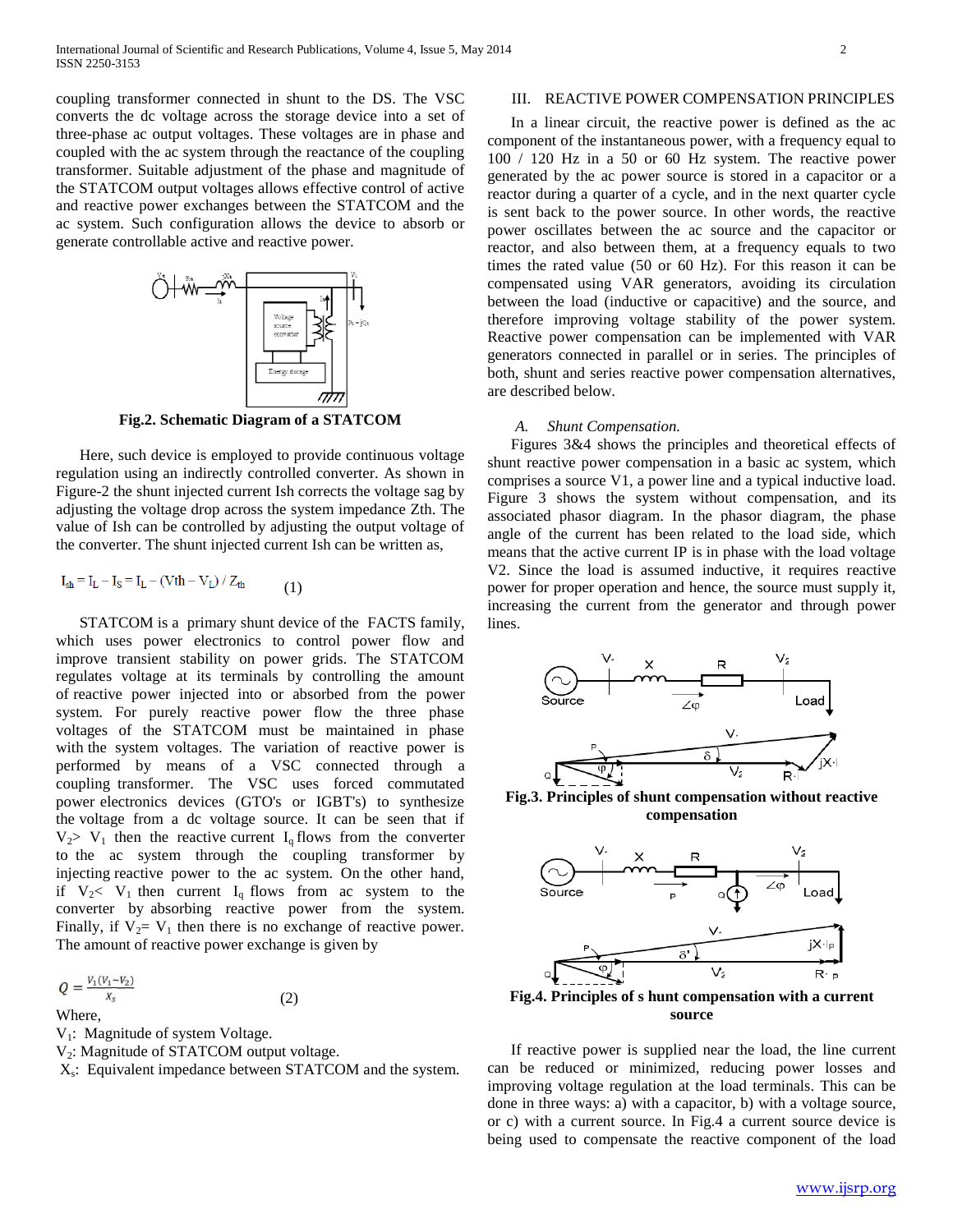current (IQ). As a result, the system voltage regulation is improved and the reactive current component from the source is reduced or almost eliminated. If the load needs leading compensation, then an inductor would be required. Also a current source or a voltage source can be used for inductive shunt compensation. The main advantages of using voltage or current source VAR generators (instead of inductors or capacitors) is that the reactive power generated is independent of the voltage at the point of connection.

#### *B. Series Compensation*

 VAR compensation can also be of the series type. Typical series compensation systems use capacitors to decrease the equivalent reactance of a power line at rated frequency. The connection of a series capacitor generates reactive power that, in a self regulated manner, balances a fraction of the line's transfer reactance. The result is improved functionality of the power transmission system through:

- i) Increased angular stability of the power corridor,
- ii) Improved voltage stability of the corridor,
- iii) Optimized power sharing between parallel circuits.

 Like shunt compensation, series compensation may also be implemented with current or voltage source devices, as shown in Fig.5&6. Figure 5 shows the same power system of figure 5 also with the reference angle in V2, and Fig. 6 the results obtained with the series compensation through a voltage source, which has been adjusted again to have unity power factor operation at V2. However, the compensation strategy is different when compared with shunt compensation. In this case, voltage VCOMP has been added between the line and the load to change the angle of V2'.Which is now the voltage at the load side. With the appropriate magnitude adjustment of VCOMP, unity power factor can again be reached at V2. As can be seen from the phasor diagram of Fig. 6 VCOMP generates a voltage with opposite direction to the voltage drop in the line inductance because it lags the current IP.



**Fig.5. Principles series compensation of without compensation**



**Fig.6. Principles of series compensation with a voltage source**

IV. CASCADED MULTILEVEL CIRCUIT



**Fig.7. Single phase 9 level H-bridge inverter and switching strategies**

 A cascaded multi-level converter circuit is shown in Fig. 7. It is a three phase VSC which comprises of three single phases and each phase consists of H-bridges connected in series. The three phases in the converter are star connected. Each single phase H-bridge converter has two arms consisting of two pairs of GTO and diode connected in anti-parallel. Each H-bridge has its own capacitor, acting as a voltage source. Individual capacitors of same capacitance are selected to meet the economic and harmonic criteria.

 The peak output voltage of STATCOM is N times to that of the capacitor voltage, where N is the number of Hbridges in each phase. Each H-bridge generates three voltage levels +  $V_{dc}$ , 0 and -  $V_{dc}$  and the total output voltage of each phase is the combination of individual H-bridge voltages. A STATCOM with N converters per phase can synthesize 2N+ 1 voltage levels. The output voltage waveform of the cascaded N-Level STATCOM depends on the switching pattern, which is controlled by the switching angles of the converters. These switching angles can be independently selected, but appropriate switching angles are required to achieve good quality of the output voltage waveform. By employing SHEM, lower order harmonics can be eliminated in the output waveform. The amplitude of the odd harmonic order of the output voltage with  $2N+1$  level can be represented using Fourier's series method as,

(3)

$$
V_n = \frac{4V_{dc}}{n\pi} \sum_{k=1}^{N} \cos(n\theta_k)
$$

Where,

 $V_n$  is the amplitude of voltage harmonic of nth order  $V_{dc}$  is the DC voltage across the capacitor N is the number of the bridges in each phase n is the odd harmonic order  $\theta_k$  is the switching angle of the single phase bridge.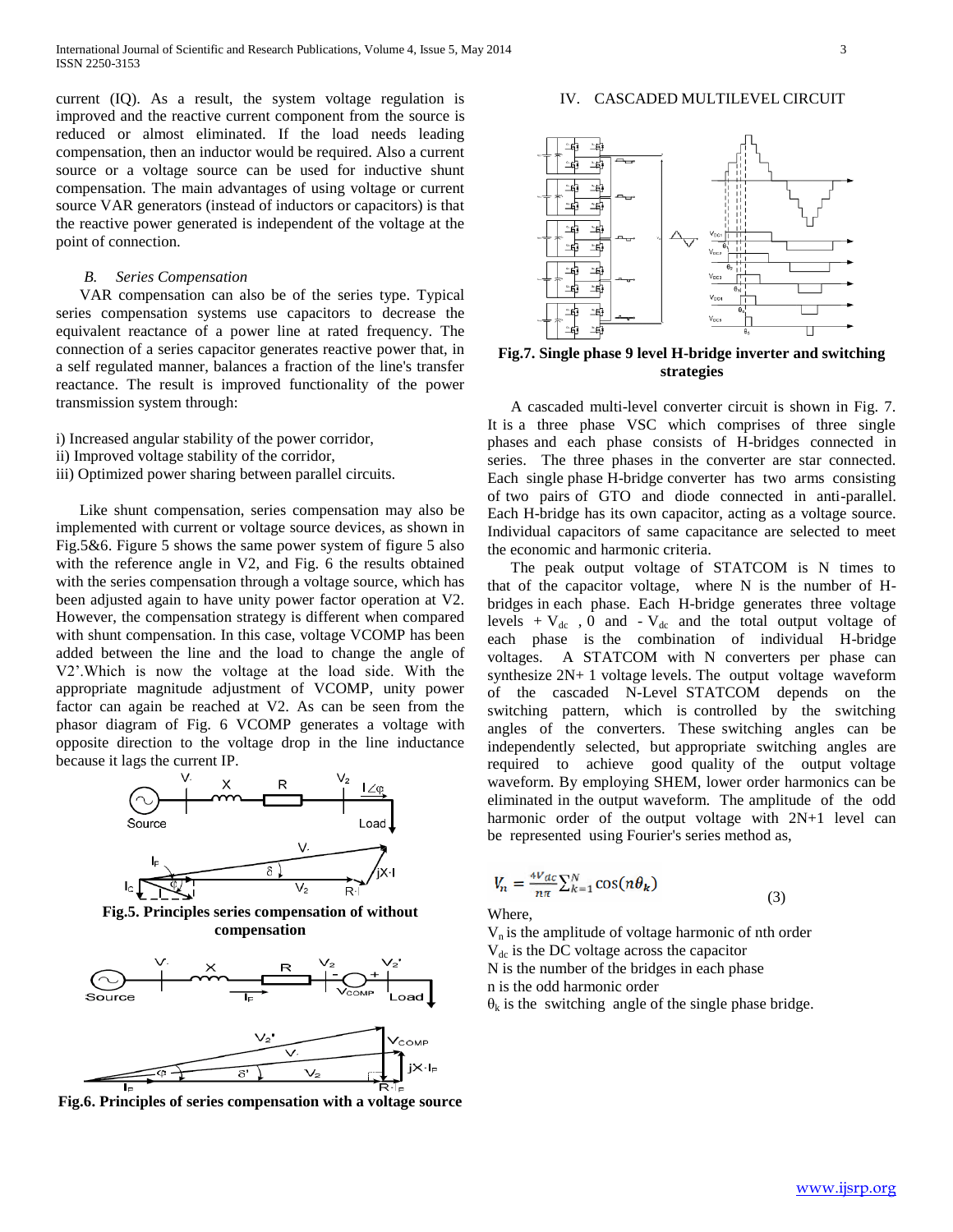## V. MATLAB MODELING AND SIMULATION RESULTS



**Fig 5.1:-Matlab/Simulink model of Nine level Inverter controlled Statcom.**



**Fig 5.2:Output voltage wave form of Nine level Nine level Inverter controlled Statcom.**



**Fig 5.3: Total Harmonic Distortion of Source currents**



**Fig 5.4:Output wave forms of Source currents, Load current, Inverter currents, Source voltage of Nine level Inverter controlled Statcom.**





**Fig 5.7: Source Currents**

# VI. CONCLUSION

 Cascade H-bridge multilevel inverter has the advantages of simple structure and little harmonic content. The application of Nine level output can improve equivalent frequency and reduce output harmonic, which can solve the problems in high-power converters. Simulation results verify the compensation function and dynamic response of STATCOM based on the control strategy introduced in this paper, which indicates a fine prospect of the device in high-power

#### **REFERENCES**

- [1] Ben-Sheng Chen and Yuan-Yih Hsu," An Analytical Approach to Harmonic Analysis and Controller Design of a ST A TCOM", IEEE Trans. Power Delivery, Vol. 22, No. I, Jan 2007.
- [2] T. Manokaran, B.Sakthivel and Mohamed Yousuf,"Cascaded Multilevel Inverter Based Harmonic Reduction in Statcom" International Journal of Engineering Science and Technology, Vol. 2(10), 20 10.
- [3] R.S. Dhekekar and N.V. Srikanth,"H-Bridge Cascade Multilevel VSC Control for Effective V AR Compensation of Transmission Line" 16th National Power Systems Conference, December, 20 10.
- [4] K. Venkata Srinivas, Bhim Singh, Ambrish Chandra and Kamal-AI-Haddad, "New Control Strategy Of Two-Level 12-Pulse Vsc Based Statcom Using Hybrid Fuzzy-Pi Controller" Indian Institute of Technology Delhi.
- [5] Nitus Voraphonpiput, Teratam Bunyagul, and Somchai Chatratana, "Analysis and Performance Investigation of a Cascaded Multilevel STATCOM for Power System Voltage Regulation".
- [6] Chunyan Zang, Zhenjiang Pei, Junjia He, Guo Ting, Jing Zhu and Wei Sun, "Comparison and Analysis on Common Modulation Strategies for the Cascaded Multilevel ST A TCOM" PEDS2009.
- [7] Carlos A.c. Cavaliere, Edson H. Watanabe and Mauricio Aredes, "Analysis and Operation of STAT COM in Unbalanced Systems".
- [8] Naveen Goel, R.N. Patel and Saji T. Chacko, "Genetically Tuned STATCOM for Voltage Control and Reactive Power Compensation",